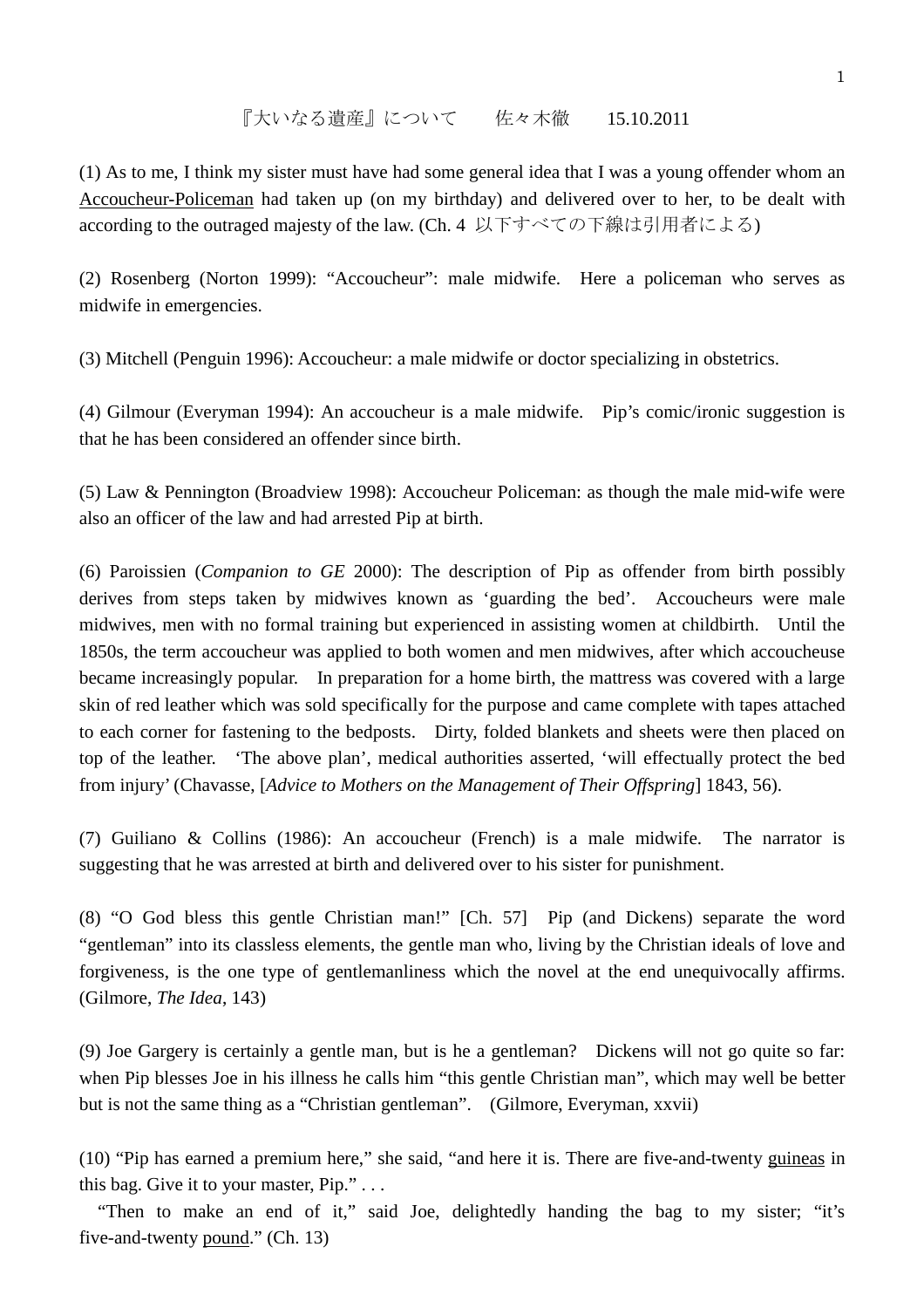(11) In the ensuing conversation guineas and pounds are used interchangeably. Either way, the riches Joe takes it for: roughly the equivalent of his half-yearly earnings. (Rosenberg, Norton)

(12) A guinea was twenty-one shilling (1 $\ell$  1s 0d), making the actual sum of  $\ell$ 26 5s. Subsequently reported by Joe, followed by Pumblechook, as 'five-and-twenty pound', the change appears to indicate a shift in the social register: the guinea was considered a more gentlemanly amount than  $\mathfrak{L}1$ . You paid tradesman, such as blacksmiths or carpenters, in pounds but gentlemen, such as artists, in guineas, a unit always specified for the rate of pay to the contributors of *HW* (Lewis). The sum was a handsome gesture on two counts [この後まだ5行あり!!]. (Paroissien, *Companion to GE*)

(13) It was not a verbal remark, but a proceeding in dumb-show, and was pointedly addressed to me. He stirred his rum and water pointedly at me, and he tasted his rum and water pointedly at me. And he stirred it and he tasted it; not with a spoon that was brought to him, but with a file.

He did this so that nobody but I saw the file; and when he had done it he wiped the file and put it in a breast-pocket. I knew it to be Joe's file, and I knew that he knew my convict, the moment I saw the instrument. (Ch. 10)

(14) Dickens is being awfully high-handed in allowing the file to travel so freely among criminals. Very likely it would have taken from the convict at the time of his capture in Chapter 5. Dickens's textual disinfectant is discussed on p. 449. (Rosenberg, Norton)

(15) We are left with one nifty detail—again Dickens kept it under wraps until 1861, when it must have struck him as an essential clue to the narrative, a dramatic foreshadowing that he should have thought of before. During his second encounter with Magwitch, Pip observes that "[Magwitch's] eyes looked so awfully hungry, too, that when I handed him the file, it occurred to me he would have tried to eat it, if he had not seen my bundle." [p. 20] In 1861 Dickens introduced eight low worlds: "when I handed him the file, **and he laid it down in the grass**, it occurred to me he would have tried to eat it"—that is, it occurred to Dickens (but not until after the serial had run its run) that it would be expedient to plant the file where it can be picked by anybody who chose to lay his hands on it. When we next see the file (or its cousin), one of Magwitch's connections dumbfounders Pip by using it as a swizzle stick, stirring his rum and rubbing his leg, in a very odd way. (Rosenberg, Norton, 449)

(16) I was soon at the Battery after that, and there was the right Man, —hugging himself and limping to and fro, as if he had never all night left off hugging and limping, —waiting for me. He was awfully cold, to be sure. I half expected to see him drop down before my face and die of deadly cold. His eyes looked so awfully hungry too, that when I handed him the file **and he laid it down on the grass**, it occurred to me he would have tried to eat it, if he had not seen my bundle. He did not turn me upside down this time to get at what I had, but left me right side upwards while I opened the bundle and emptied my pockets. (Norton, p. 20; emphasis added)

(17) The last I heard of him, I stopped in the mist to listen, and the file was still going. (Norton, p. 22)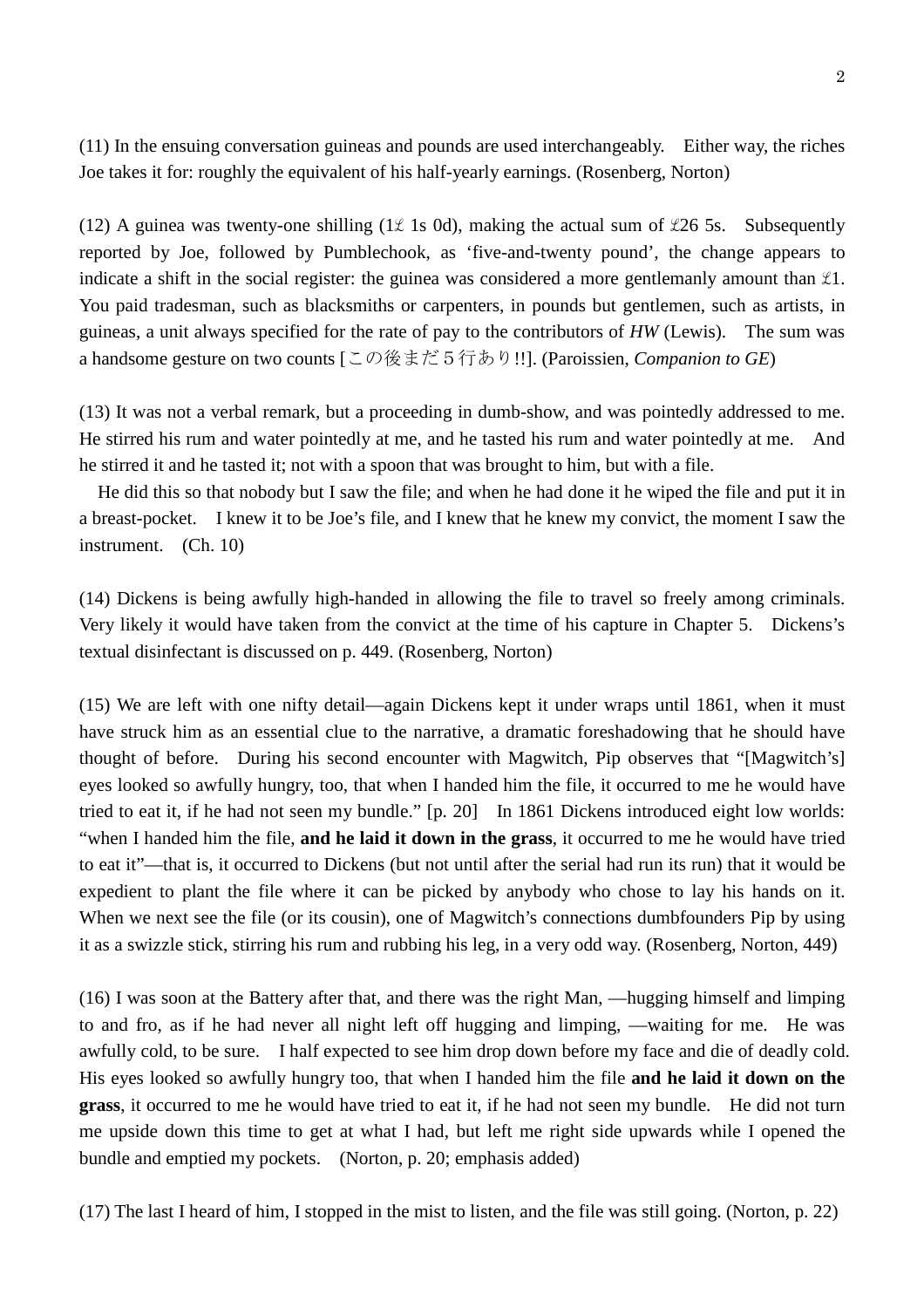(18) It was wretched weather; stormy and wet, stormy and wet; and mud, mud, mud, deep in all the streets. . . .

Alterations have been made in that part of the Temple since that time, and it has not now so lonely a character as it had then, nor is it so exposed to the river. We lived at the top of the last house, and the wind rushing up the river shook the house that night, like discharges of cannon, or breakings of a sea. (Ch. 39)

(19) We thought it best that he should stay in his own rooms; and we left him on the landing outside his door, holding a light over the stair-rail to light us down stairs. Looking back at him, I thought of the first night of his return, when our positions were reversed, and when I little supposed my heart could ever be as heavy and anxious at parting from him as it was now. (Ch. 46)

(20) My sister had a trenchant way of cutting our bread and butter for us, that never varied. First, with her left hand she jammed the loaf hard and fast against her bib,—where it sometimes got a pin into it, and sometimes a needle, which we afterwards got into our mouths. (Ch. 2)

(21) But Mrs. Pocket was at home, and was in a little difficulty, on account of the baby's having been accommodated with a needle-case to keep him quiet during the unaccountable absence (with a relative in the Foot Guards) of Millers. And more needles were missing than it could be regarded as quite wholesome for a patient of such tender years either to apply externally or to take as a tonic. (Ch. 33)

(22) "Hold that noise," said Mr. Trabb, with the greatest sternness, "or I'll knock your head off! . . ."

I said he might, and [Pumblechook] shook hands with me again, and emptied his glass and turned it upside down. I did the same; and if I had turned myself upside down before drinking, the wine could not have gone more direct to my head. (Ch. 19)

(23) "Hold your noise!" cried a terrible voice, as a man started up from among the graves at the side of the church porch. "Keep still, you little devil, or I'll cut your throat!" . . . The man, after looking at me for a moment, turned me upside down, and emptied my pockets. (Ch. 1)

(24) 第45章 監視されている、とのウェミックによる警告。 第46章 クララの家に移動したマグウィッチを訪ねる。 第47章 ウォプスルのパントマイム。コンピィソンがピップの後ろにいる。

(25) There, I found a virtuous boatswain in His Majesty's service,—a most excellent man, though I could have wished his trousers not quite so tight in some places, and not quite so loose in others,—who knocked all the little men's hats over their eyes, though he was very generous and brave, and who wouldn't hear of anybody's paying taxes, though he was very patriotic. He had a bag of money in his pocket, like a pudding in the cloth, and on that property married a young person in bed-furniture, with great rejoicings; the whole population of Portsmouth (nine in number at the last census) turning out on the beach to rub their own hands and shake everybody else's, and sing "Fill,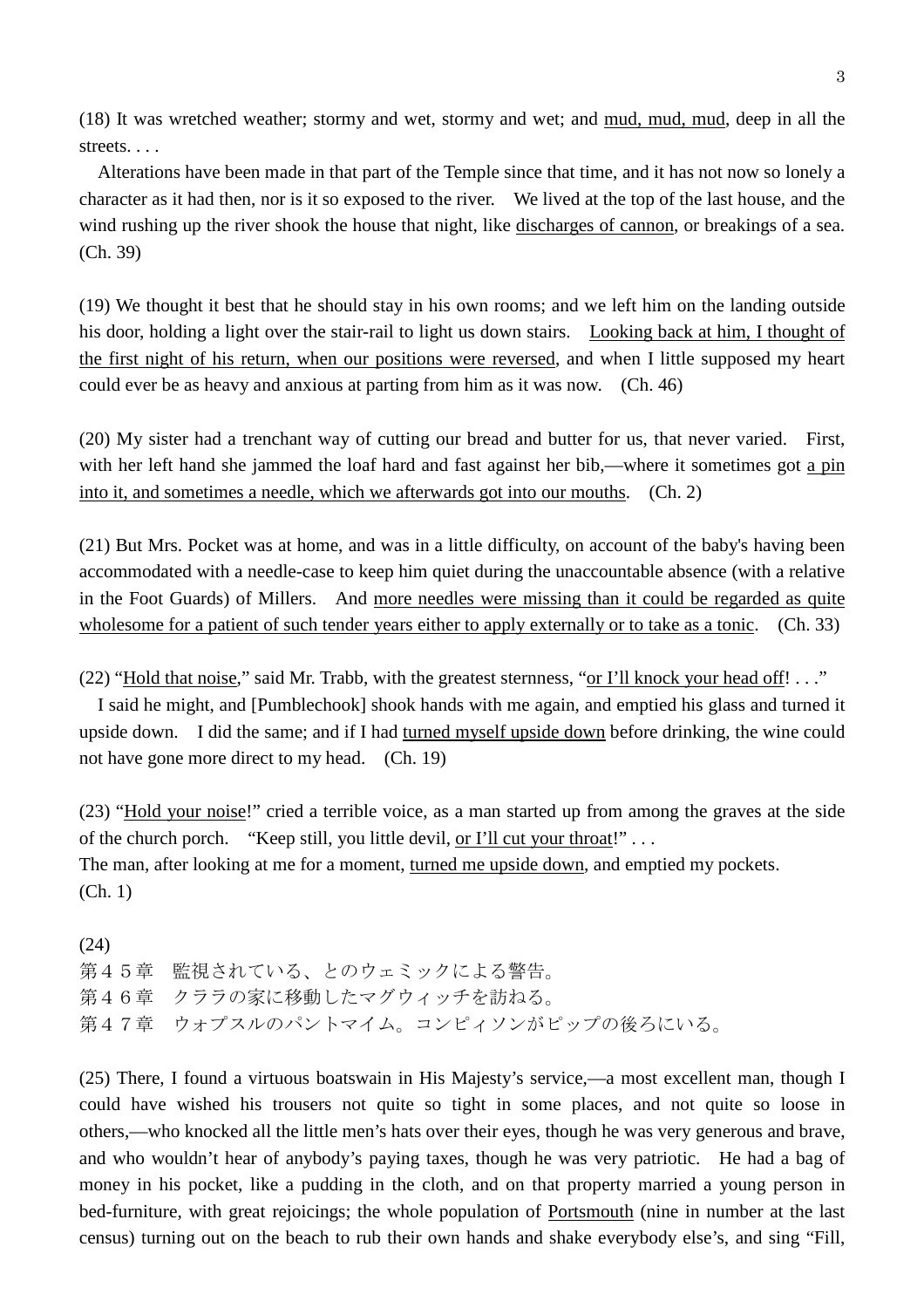fill!" A certain dark-complexioned Swab, however, who wouldn't fill, or do anything else that was proposed to him, and whose heart was openly stated (by the boatswain) to be as black as his figure-head, proposed to two other Swabs to get all mankind into difficulties; which was so effectually done (the Swab family having considerable political influence) that it took half the evening to set things right, and then it was only brought about through an honest little grocer with a white hat, black gaiters, and red nose, getting into a clock, with a gridiron, and listening, and coming out, and knocking everybody down from behind with the gridiron whom he couldn't confute with what he had overheard. This led to Mr. Wopsle's (who had never been heard of before) coming in with a star and garter on, as a plenipotentiary of great power direct from the Admiralty, to say that the Swabs were all to go to prison on the spot, and that he had brought the boatswain down the Union Jack, as a slight acknowledgment of his public services. The boatswain, unmanned for the first time, respectfully dried his eyes on the Jack, and then cheering up, and addressing Mr. Wopsle as Your Honor, solicited permission to take him by the fin. Mr. Wopsle, conceding his fin with a gracious dignity, was immediately shoved into a dusty corner, while everybody danced a hornpipe; and from that corner, surveying the public with a discontented eye, became aware of me.

The second piece was the last new grand comic Christmas pantomime, in the first scene of which, it pained me to suspect that I detected Mr. Wopsle with red worsted legs under a highly magnified phosphoric countenance and a shock of red curtain-fringe for his hair, engaged in the manufacture of thunderbolts in a mine, and displaying great cowardice when his gigantic master came home (very hoarse) to dinner. But he presently presented himself under worthier circumstances; for, the Genius of Youthful Love being in want of assistance,—on account of the parental brutality of an ignorant farmer who opposed the choice of his daughter's heart, by purposely falling upon the object, in a flour-sack, out of the first-floor window,—summoned a sententious Enchanter; and he, coming up from the antipodes rather unsteadily, after an apparently violent journey, proved to be Mr. Wopsle in a high-crowned hat, with a necromantic work in one volume under his arm. The business of this enchanter on earth being principally to be talked at, sung at, butted at, danced at, and flashed at with fires of various colors, he had a good deal of time on his hands. And I observed, with great surprise, that he devoted it to staring in my direction as if he were lost in amazement. (Ch. 47)

(26) "Put it," he resumed, "as the employer of that lawyer whose name begun with a J, and might be Jaggers,—put it as he had come over sea to Portsmouth, and had landed there, and had wanted to come on to you. 'However, you have found me out,' you says just now. Well! However, did I find you out? Why, I wrote from Portsmouth to a person in London, for particulars of your address. That person's name? Why, Wemmick." (Ch. 39)

(27) "Deep," said Wemmick, "as Australia." Pointing with his pen at the office floor, to express that Australia was understood, for the purposes of the figure, to be symmetrically on the opposite spot of the globe. (Ch. 24)

(28) I was looking at her with pleasure and admiration, when suddenly the growl swelled into a roar again, and a frightful bumping noise was heard above, as if a giant with a wooden leg were trying to bore it through the ceiling to come at us. Upon this Clara said to Herbert, "Papa wants me, darling!" and ran away. (Ch. 46)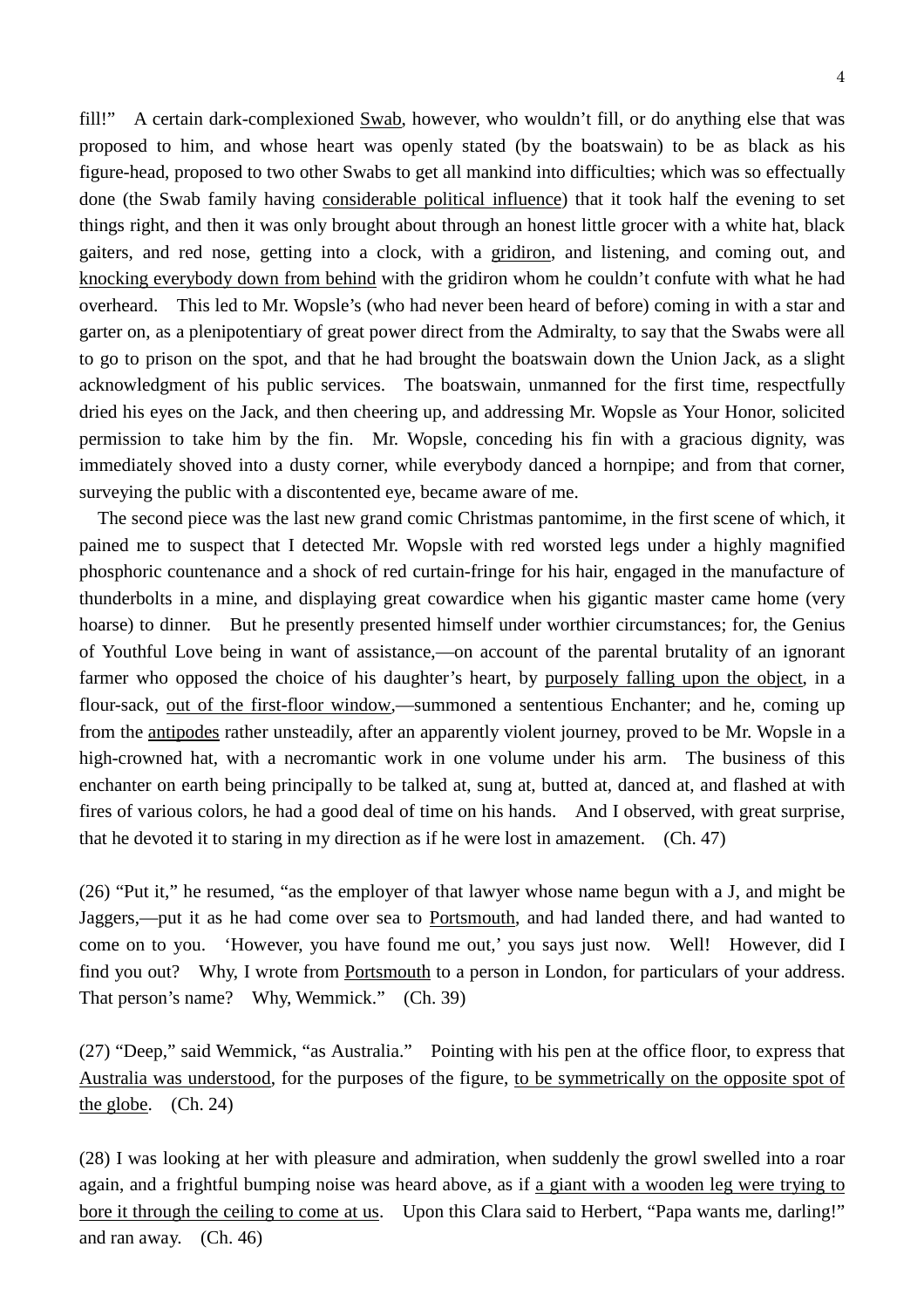(29) I was very glad afterwards to have had the interview; for, in her face and in her voice, and in her touch, she gave me the assurance, that suffering had been stronger than Miss Havisham's teaching, and had given her a heart to understand what my heart used to be.

(30) I took her hand in mine, and we went out of the ruined place; and, as the morning mists had risen long ago when I first left the forge, so the evening mists were rising now, and in all the broad expanse of tranquil light they showed to me, I saw no shadow of another parting from her. (Ch. 59)

(31) We changed again, and yet again, and it was now too late and too far to go back, and I went on. And the mists had all solemnly risen now, and the world lay spread before me. (Ch. 19)

(32) "Not well from here; but I think I see it.--Now I see him! Pull both. Easy, Herbert. Oars!"

 We touched the stairs lightly for a single moment, and he was on board, and we were off again. He had a boat-cloak with him, and a black canvas bag; and he looked as like a river-pilot as my heart could have wished.

"Dear boy!" he said, putting his arm on my shoulder, as he took his seat. "Faithful dear boy, well done. Thankye, thankye!" (Ch. 54)

(33) 第20章 ピップ、ロンドン着。 第29章 サティス・ハウスにて約10年ぶりでエステラと再会。 第33章 エステラ、ロンドンに出てくる。 第38章 サティス・ハウスにエステラを連れていく。ミス・ハヴィシャムとエステラの口 論。「お前は冷たい子だよ」「こんな私にしたのはあなたです」 第39章 マグウィッチとの再会。ついに恩人の正体を知る。 第40章 ジャガーズに面会。事実を確認。 第44章 サティス・ハウスへ。「どうしてあなたは今まで黙っていたのですか?」

(34) In the room where the dressing-table stood, and where the wax-candles burnt on the wall, I found Miss Havisham and Estella; Miss Havisham seated on a settee near the fire, and Estella on a cushion at her feet. Estella was knitting, and Miss Havisham was looking on. They both raised their eyes as I went in, and both saw an alteration in me. I derived that, from the look they interchanged.

"And what wind," said Miss Havisham, "blows you here, Pip?"

Though she looked steadily at me, I saw that she was rather confused. Estella, pausing a moment in her knitting with her eyes upon me, and then going on, I fancied that I read in the action of her fingers, as plainly as if she had told me in the dumb alphabet, that she perceived I had discovered my real benefactor.

"Miss Havisham," said I, "I went to Richmond yesterday, to speak to Estella; and finding that some wind had blown her here, I followed."

Miss Havisham motioning to me for the third or fourth time to sit down, I took the chair by the dressing-table, which I had often seen her occupy. With all that ruin at my feet and about me, it seemed a natural place for me, that day.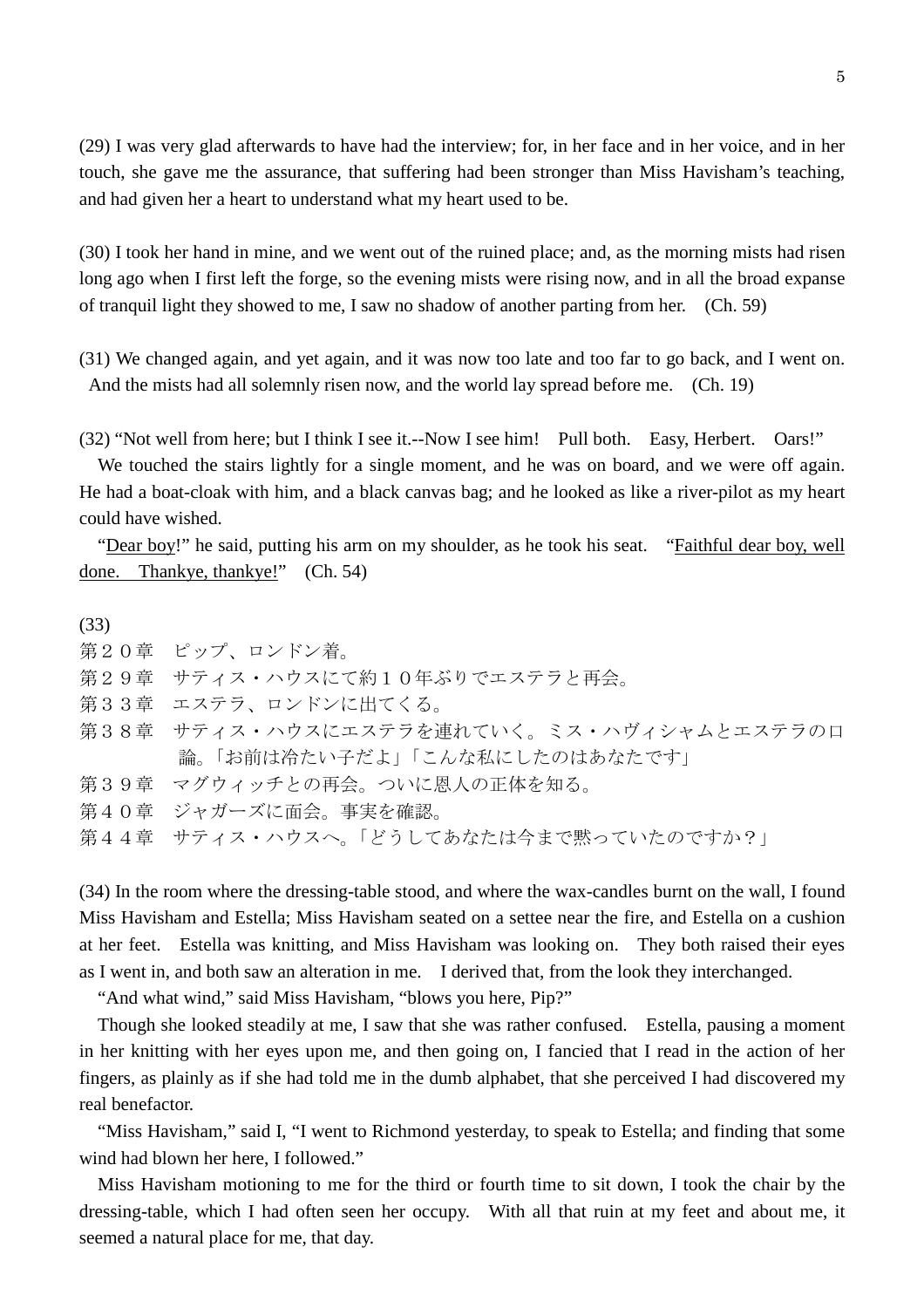"What I had to say to Estella, Miss Havisham, I will say before you, presently—in a few moments. It will not surprise you, it will not displease you. I am as unhappy as you can ever have meant me to be."

Miss Havisham continued to look steadily at me. I could see in the action of Estella's fingers as they worked that she attended to what I said; but she did not look up.

"I have found out who my patron is. It is not a fortunate discovery, and is not likely ever to enrich me in reputation, station, fortune, anything. There are reasons why I must say no more of that. It is not my secret, but another's."

As I was silent for a while, looking at Estella and considering how to go on, Miss Havisham repeated, "It is not your secret, but another's. Well?"

"When you first caused me to be brought here, Miss Havisham, when I belonged to the village over yonder, that I wish I had never left, I suppose I did really come here, as any other chance boy might have come,—as a kind of servant, to gratify a want or a whim, and to be paid for it?"

"Ay, Pip," replied Miss Havisham, steadily nodding her head; "you did."

"And that Mr. Jaggers—"

"Mr. Jaggers," said Miss Havisham, taking me up in a firm tone, "had nothing to do with it, and knew nothing of it. His being my lawyer, and his being the lawyer of your patron is a coincidence. He holds the same relation towards numbers of people, and it might easily arise. Be that as it may, it did arise, and was not brought about by any one." (Ch. 44)

(35) 三つの仮説

- (I)「ジャガーズお節介」説。
- (II)「わたしたち、いつかこういう日が来ると思ってました」説
- (III)「エステラ千里眼」説。

(36) "I have come into such good fortune since I saw you last, Miss Havisham," I murmured. "And I am so grateful for it, Miss Havisham!"

"Ay, ay!" said she, looking at the discomfited and envious Sarah, with delight. "I have seen Mr. Jaggers. I have heard about it, Pip. So you go to-morrow?" (Ch. 19)

- (37) エステラはどこまで知っていたのか?
- (A) エステラはピップの恩人について、ミス・ハヴィシャムと同じだけの情報を前から持っ ていた。
- (B) エステラはピップの恩人について、ピップと同じだけの情報しか持っていなかった。

(38) "You had no idea of your impending good fortune, in those times?" said Estella, with a slight wave of her hand, signifying in the fighting times.

"Not the least." (Ch. 29)

(39) "Two things I can tell you," said Estella. "First, notwithstanding the proverb that constant dropping will wear away a stone, you may set your mind at rest that these people never will—never would, in hundred years—impair your ground with Miss Havisham, in any particular, great or small. Second, I am beholden to you as the cause of their being so busy and so mean in vain, and there is my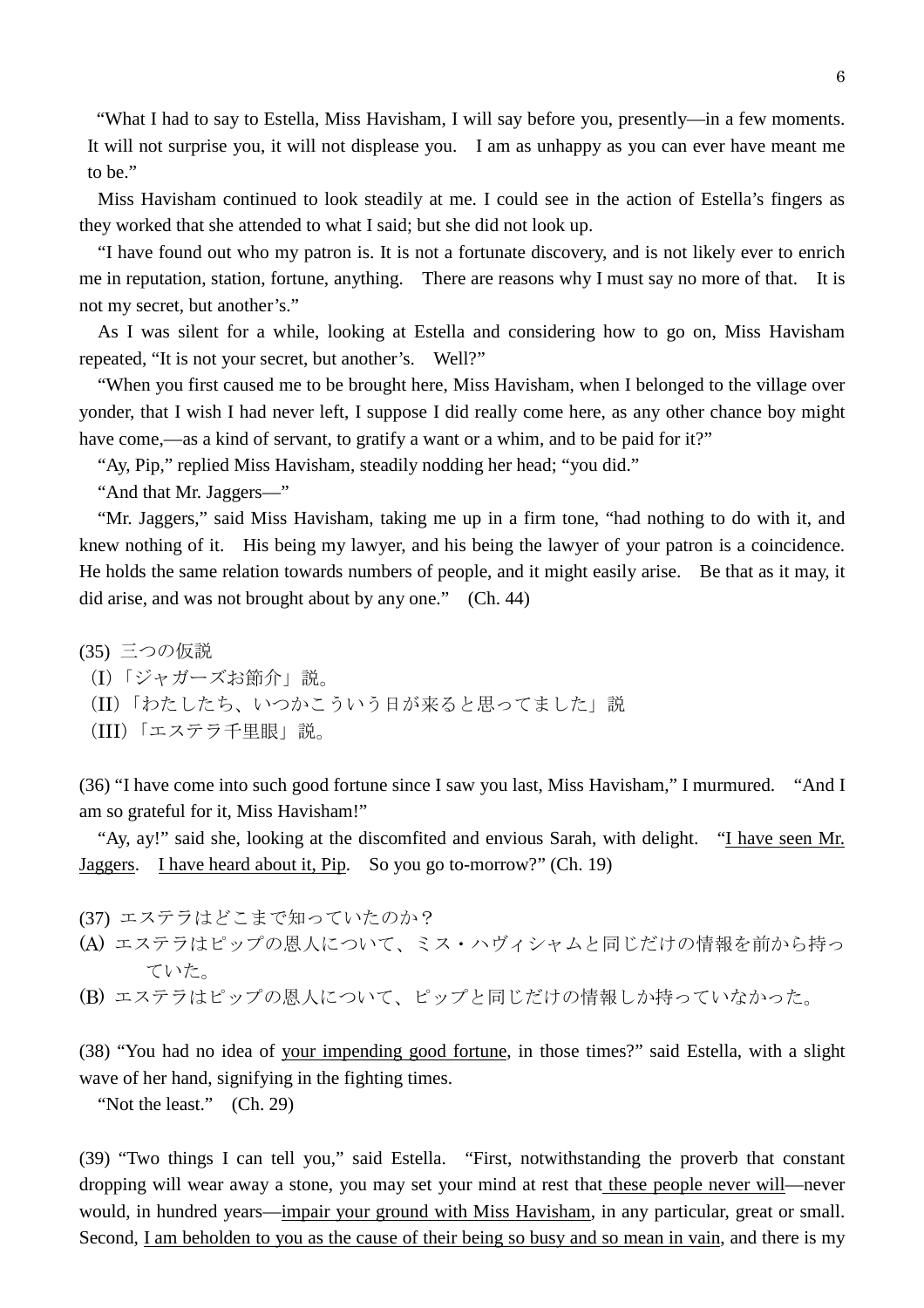hand upon it." (Ch. 33)

(40) "And have you been here all that time, dear Joe?"

"Pretty nigh, old chap. For, as I says to Biddy when the news of your being ill were brought by letter, which it were brought by the post, and being formerly single he is now married though underpaid for a deal of walking and shoe-leather, but wealth were not a object on his part, and marriage were the great wish of his hart--" $\dots$  (Ch. 57)

(41) "Have you heard, Joe," I asked him that evening, upon further consideration, as he smoked his pipe at the window, "who my patron was?"

"I heerd," returned Joe, "as it were not Miss Havisham, old chap."

"Did you hear who it was, Joe?"

"Well! I heerd as it were a person what sent the person what giv' you the bank-notes at the Jolly Bargemen, Pip."

"So it was."

"Astonishing!" said Joe, in the placidest way. (Ch. 57)

(42) The tidings of my high fortunes having had a heavy fall had got down to my native place and its neighborhood before I got there. I found the Blue Boar in possession of the intelligence, and I found that it made a great change in the Boar's demeanour. (Ch. 58)

(43) Dickens wishes to place Pip as lover in a situation of extreme, even fantastic, hopelessness, and does not want the reader's attention deflected to the character of Estella herself. She is simply a given entity in the novel, star-like, as her name suggests, in her coldness, beauty and remote indifference to the agony and strife of human hearts. Only as a child does she seem psychologically convincing. . . . But the adult Estella must, it seems to me, be considered more as a fictive device than as a character in the mode of psychological realism. . . . Dickens confuses us by not consistently presenting Estella as thus preternaturally passionless. At various points in the narrative he makes her suddenly display natural emotions. . . . (Slater, 280-81)

(44) But rather than a defect in her characterization, emotional ambiguity is Estella's character as Dickens understands it. . . . She descends from a well-established line of Dickensian women of "cold" passion—Edith Dombey, Lady Dedlock, Louisa Gradgrind. . . . (Garnett, 35, 36)

(45) Pip's persistent blindness throughout the story of his romance enables Dickens to complicate conventional paradigms of moral growth. . . . [W]hat Pip finds heartless is her insistence on her own point of view, a perspective that is chilled, sardonic, unable to love, but ready to be friends. (Darby, 215, 221)